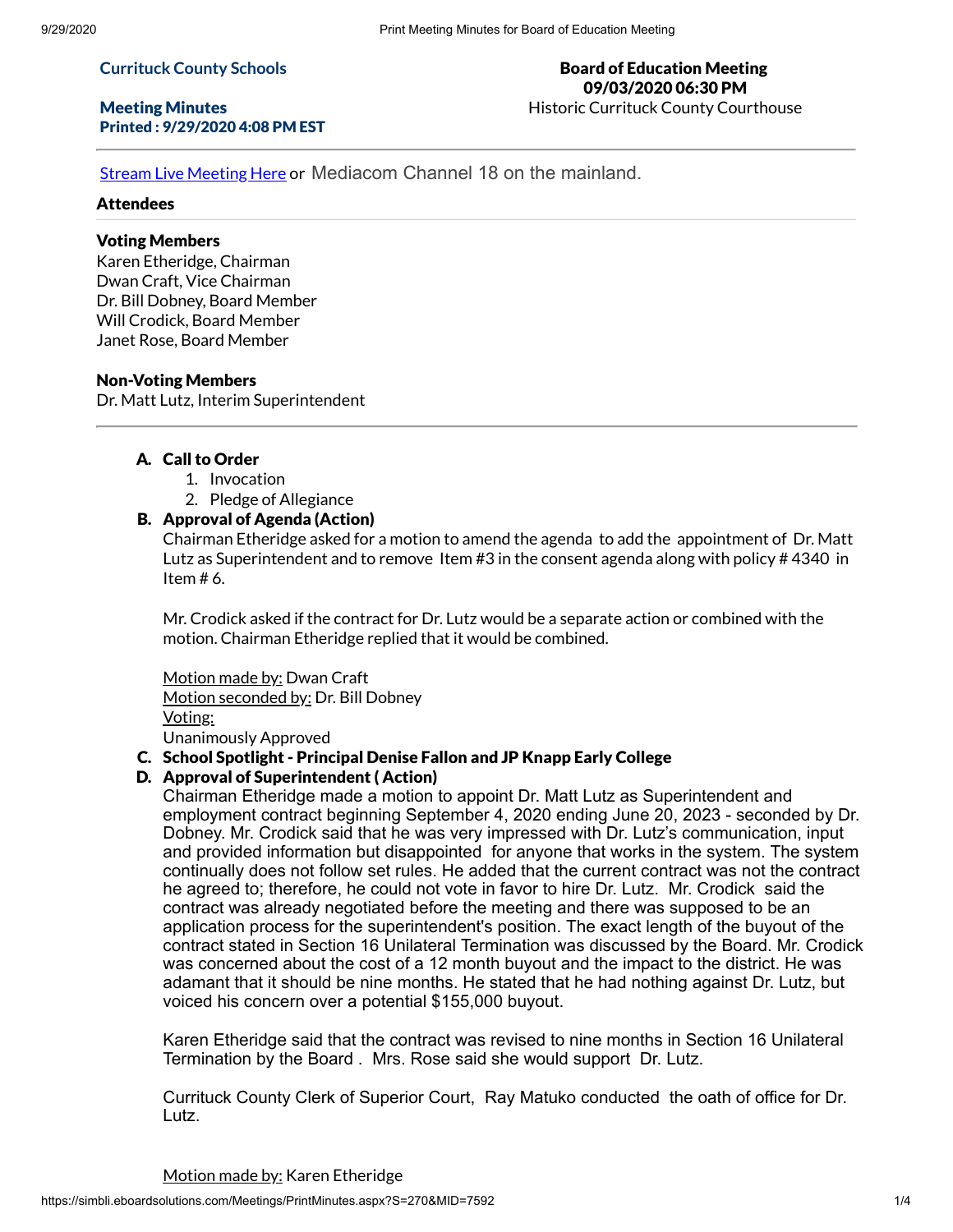Motion seconded by: Dr. Bill Dobney Voting: Karen Etheridge - Yes Dwan Craft - Yes Dr. Bill Dobney - Yes Will Crodick - No Janet Rose - Yes

#### E. Recognition of School Nutrition Staff

Dr. Lutz recognized the Child Nutrition and Transportation staff who helped to feed students and the community during the school closings due to the pandemic. Angela Rodriguez, School Nutrition Director, gave a special thank you to Jessica Brick, Transportation Coordinator. The Board thanked the staff as well.

#### F. Public Comment Session

Johnathan Briggs, parent, stated that he has four students attending the schools. His children miss the in-person instruction. They are struggling with virtual learning as well as struggling emotionally. He is worried about what his children are missing.

Robert Griffin, CCHS Teacher, recapped the Board's timeline for the Superintendent Search. It was originally stated that the new superintendent would be in place by July 31st - this was approved by the Board. He added that in the minutes for the June 25th BOE meeting, Chairman Etheridge stated that numerous applications had been received for the superintendent's position and the timeline would be updated and sent out to the Board Members. Mr. Griffin congratulated Dr. Lutz for being the best of the numerous candidates received and believes Dr. Lutz will do a fine job as superintendent.

Steven Kinsler, parent, stated that his child struggles with impulse control and is slipping with the virtual learning. He does better in a classroom setting versus online learning. Mr. Kinsler asked that the Board act on an option that would allow Kindergarten through 3rd grade to return to the classroom as well as possibly students with IEP's.

Dr. Daniel Robinson is a local pediatrician at Coastal Pediatrics in Elizabeth City. He was unable to attend the meeting so he presented a video where he provided COVID statistics, the risks associated with the virus as well as safety protocols if students were to return to the classroom.

#### G. 2020-2021 Student Enrollment & Virtual Learning Update

Dr. Lutz provided an update on student enrollment. He said on Sept. 3, 2019 the district enrollment was 4,301 compared to Sept. 3, 2020 with 4,279. In addition, the district has been tracking enrollments as well as the reasons for withdrawals. Dr. Lutz said that it was safe to say when the district re-opens the buildings from virtual only, the district could see approximately 100 students return. The district will be ready for the increased enrollment. Good news is the state will hold the school districts harmless this year on their ADM's. The district will be receiving extra funds.

Will Crodick clarified that the district will be seeing at least 100 new students this year. Dr. Lutz said funding will be based on the projected enrollment. The Board discussed the levelling out of student enrollments - possibly by the end of September.

Regarding virtual learning, Dr. Lutz said there are currently 16 staff member teleworking due to high risk health issues. The district had one staff member report positive for COVID. Dr. Lutz will continue to review the data for reopening as well as obtaining information from other districts. Mr. Crodick asked for an earlier meeting with the possibility of adding parents to the meeting in order to gain input for creating a plan to return to school. Janet Rose asked about the possibility for returning special education students and/or Pre K and Kindergarten. Virtual learning is not working for kindergartners and waiting until October is too near the end of the nine weeks. Dr. Lutz reminded the Board the mandate of 50% capacity creates issues with space and employees. Smaller districts have the advantage of returning students. Chairman Etheridge said it is a common desire to return students to the classroom.

Mrs. Rose made a motion to return K-3 no later than September 21, 2020. Mr. Crodick asked to amend the motion to include K-5.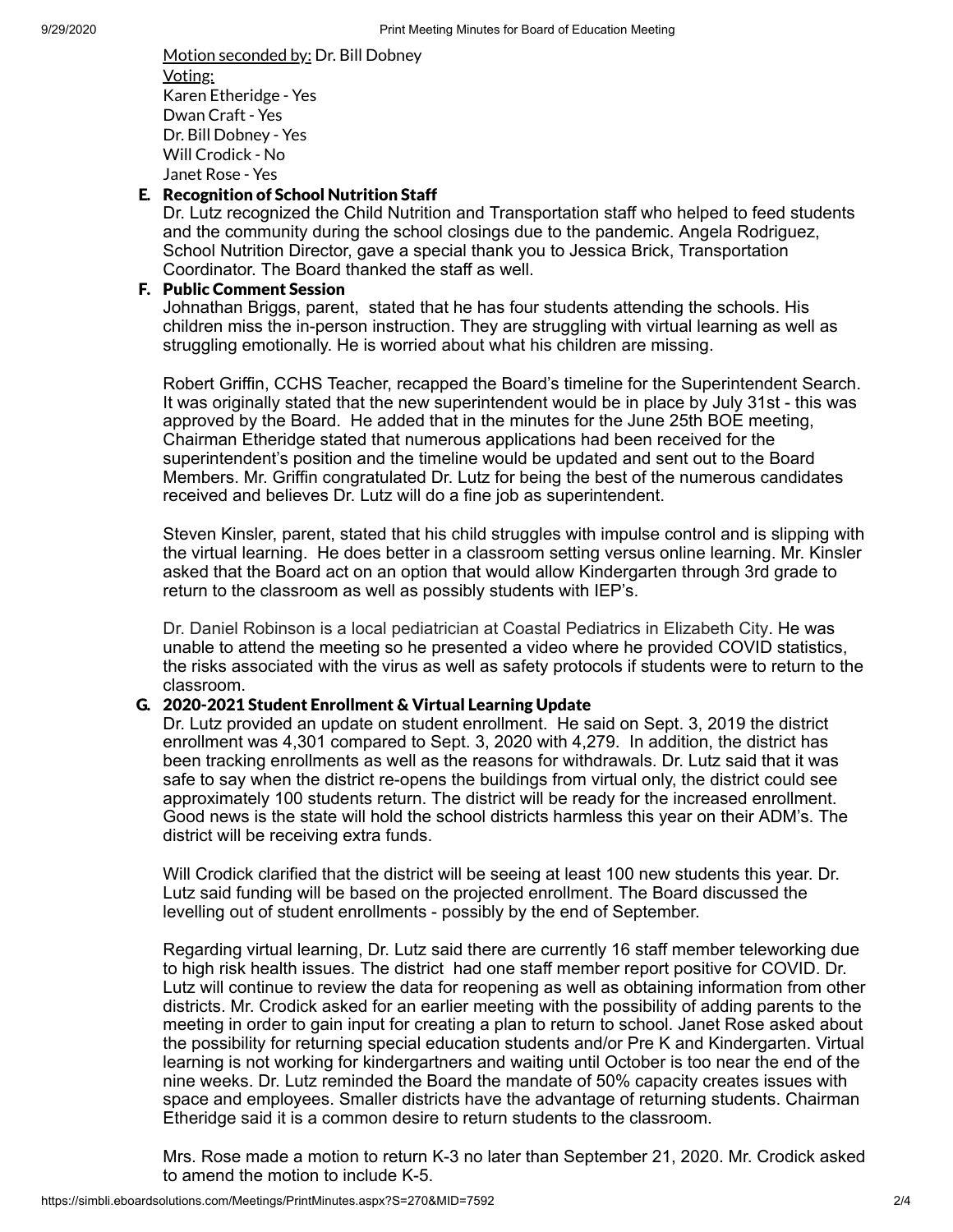Dr. Lutz said the district could not be ready to reopen in two weeks. The logistics are daunting and plans must be made if someone tests positive. He understands that virtual is not working for some students but structure must be in place to bring students back in schools.

The Board continued to discuss COVID data for Currituck, pandemic protocols and a possible hybrid schedule for returning students. Dr. Lutz added that a survey will go out next week to parents and staff in an effort to gain more data on remote learning and returning students to the buildings.

Dr. Dobney said that he did not have enough information at the present time to make a decision. Mrs. Rose said that she would like a target date with the ability to adjust it. Chairman Etheridge said she needed more information as well. Those in favor of the September 21st return date - Will Crodick and Janet Rose, voting against Karen Etheridge, Dr. Dobney & Dwan Craft. The motion failed.

Mrs. Rose made a motion for the Board to meet on a weekly basis - seconded by Mr. Crodick. Mrs. Craft said time was of the essence for the survey results. Dr. Lutz said he would create the survey with BOE input and create a meeting schedule.

Dr. Dobney said he would wait for more information. Dr. Lutz said he did not believe a motion was necessary to meet but wanted to be efficient regarding the meetings.

The motion to meet on a weekly basis failed. However, the Board will meet next week to review and discuss survey questions.

Motion made by: Janet Rose Motion seconded by: Will Crodick Voting: Karen Etheridge - No Dwan Craft - No Dr. Bill Dobney - No Will Crodick - Yes Janet Rose - Yes

## H. Approval of 2020-2021 Budget Resolution (Action)

Larissa York, Finance Officer, presented the budget resolution for the 20-21 school year in the amount of \$46,382,732/ JR /BD

Mr. Crodick asked about the cost of legal services. Mrs. York did not have the figure. Mr. Crodick asked that the figure be reviewed because the district could possibly have an attorney attend the Board meetings for what the district currently pays in legal services. If true, he would like the Board to act. He also asked that the district review the spending of local funds and to determine if the district needs as many administrative dollars as appropriated. Dr. Dobney said he would like to wait and see the attorney fees for Dr. Lutz first year as acting superintendent. Mrs. York said she appropriated \$45,000 for legal fees and if not spent could reappropriate the funds.

Motion made by: Janet Rose Motion seconded by: Dr. Bill Dobney Voting: Unanimously Approved

I. Consent Agenda (Action) Motion made by: Dr. Bill Dobney

Motion seconded by: Dwan Craft

Voting:

Unanimously Approved

1. Personnel Report Dated September 3, 2020

a. Leave Report - Confidential